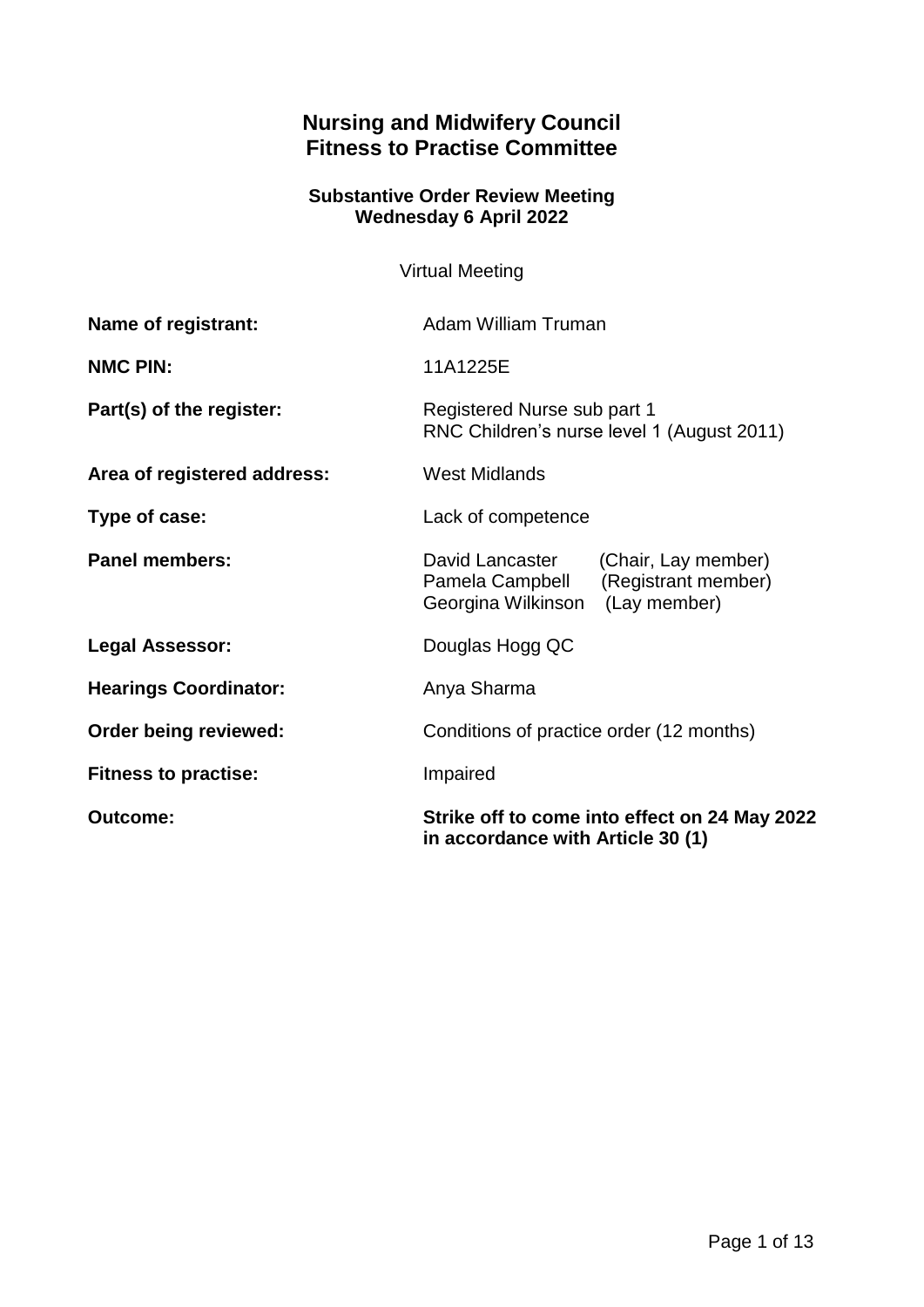### **Decision and reasons on service of Notice of Meeting**

The panel noted at the start of this meeting that Mr Truman was not in attendance and that the Notice of Meeting had been sent to Mr Truman's registered email address on 16 February 2022.

The panel accepted the advice of the legal assessor.

The panel took into account that the Notice of Meeting provided details of the substantive order being reviewed, the time, dates and venue of the meeting.

In the light of all of the information available, the panel was satisfied that Mr Truman has been served with notice of this meeting in accordance with the requirements of Rules 11A and 34 of the 'Nursing and Midwifery Council (Fitness to Practise) Rules 2004', as amended (the Rules).

### **Decision and reasons on review of the substantive order**

The panel decided to replace the current conditions of practice order with a striking off order.

This order will come into effect at the end of 24 May 2022 in accordance with Article 30(1) of the 'Nursing and Midwifery Order 2001' (the Order).

This is the fifth review of a substantive order originally imposed by a Conduct and Competence Committee on 25 April 2017 for 12 months. The first review hearing took place on 13 April 2018 and a Fitness to Practise panel replaced the suspension order with a conditions of practice order for a period of 12 months. On 3 May 2019, a reviewing panel extended the conditions of practice order for a period of 12 months. On 15 April 2020, the reviewing panel imposed a further conditions of practice order for a period of 12 months. On 8 April 2021, the conditions of practice order was confirmed and extended for a further period of 12 months.

The current order is due to expire at the end of 24 May 2022.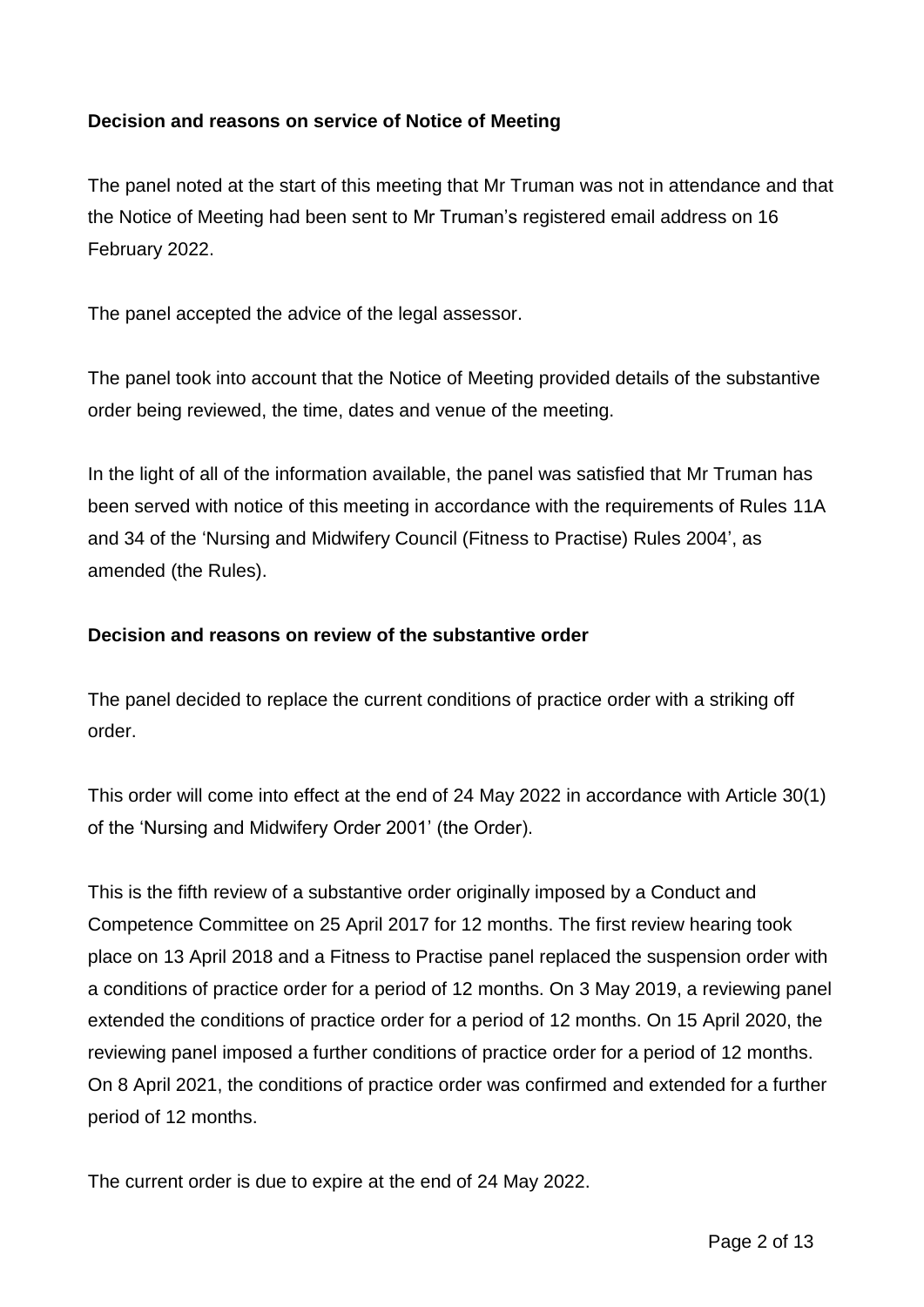The panel is reviewing the order pursuant to Article 30(1) of the Order.

The charges found proved which resulted in the imposition of the substantive order were as follows:

"That you, whilst employed at Birmingham Children's Hospital, between December 2012 and October 2015, failed to demonstrate the standards of knowledge, skill and judgment required to practise without supervision as a band 5 staff nurse in that you:

- 1. Between December 2012 and August 2013 failed to successfully complete an informal capability action plan.  **[Found proved]**
- 2. While subject to a Stage 1 formal capability process Birmingham Children's Hospital Trust you:
	- 2.1 On 10 April 2014 failed to draw blood cultures as required from Patient A; **[Found proved]**
	- 2.2 On 10 April 2014 in relation to Patient B;
	- 2.2.1 failed to communicate effectively with Patient B's carer and
	- 2.2.2 in relation to Patient B administered medication two hours later than it was due to be administered **[All found proved]**
	- 2.3 …

## **[Found not proved]**

2.4 On 15 April 2014 failed to carry out required bedside safety checks; **[Found proved]**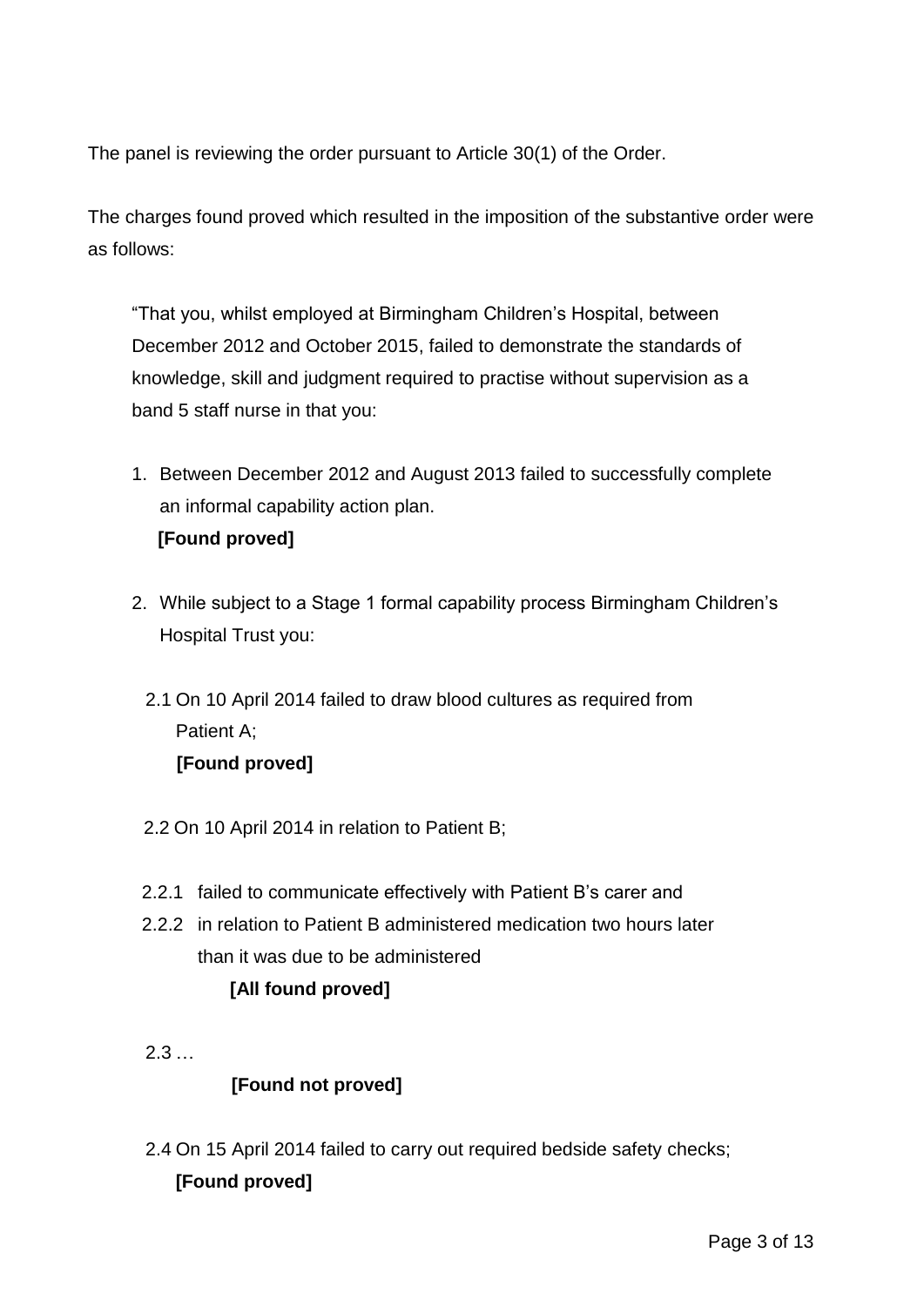2.5 On 24 April 2014 administered medication to Patient D 18 hours earlier than it was due to be administered;

### **[Found proved]**

- 2.6 failed to successfully complete your Stage 1 Capability process. **[Found proved]**
- 3. Whilst subject to a Stage 2 capability process at Birmingham Children's Hospital Trust you:
	- 3.1 On 12 September 2014 did not display adequate techniques for observations taking and recording in that you:
	- 3.1.1 did not landmark correctly when taking a radial pulse;
	- 3.1.2 failed to check capillary refill on two out of his three patients;
	- 3.1.3 incorrectly placed the blood pressure cuff on a 14-month-old child;
	- 3.1.4 used a finger probe on the 14-month-old child's toe which did not pick up the oxygen saturations;
	- 3.1.5 incorrectly counted respirations on the 14-month-old child.

## **[All found proved]**

- 3.2 On 02 February 2015 in relation to Patient E:
	- 3.2.1 did not demonstrate critical thinking skills;
	- 3.2.2 failed to escalate the needs of a sick child and
	- 3.2.3 failed to document events or interventions as required

## **[All found proved]**

3.3 Made medication errors as follows: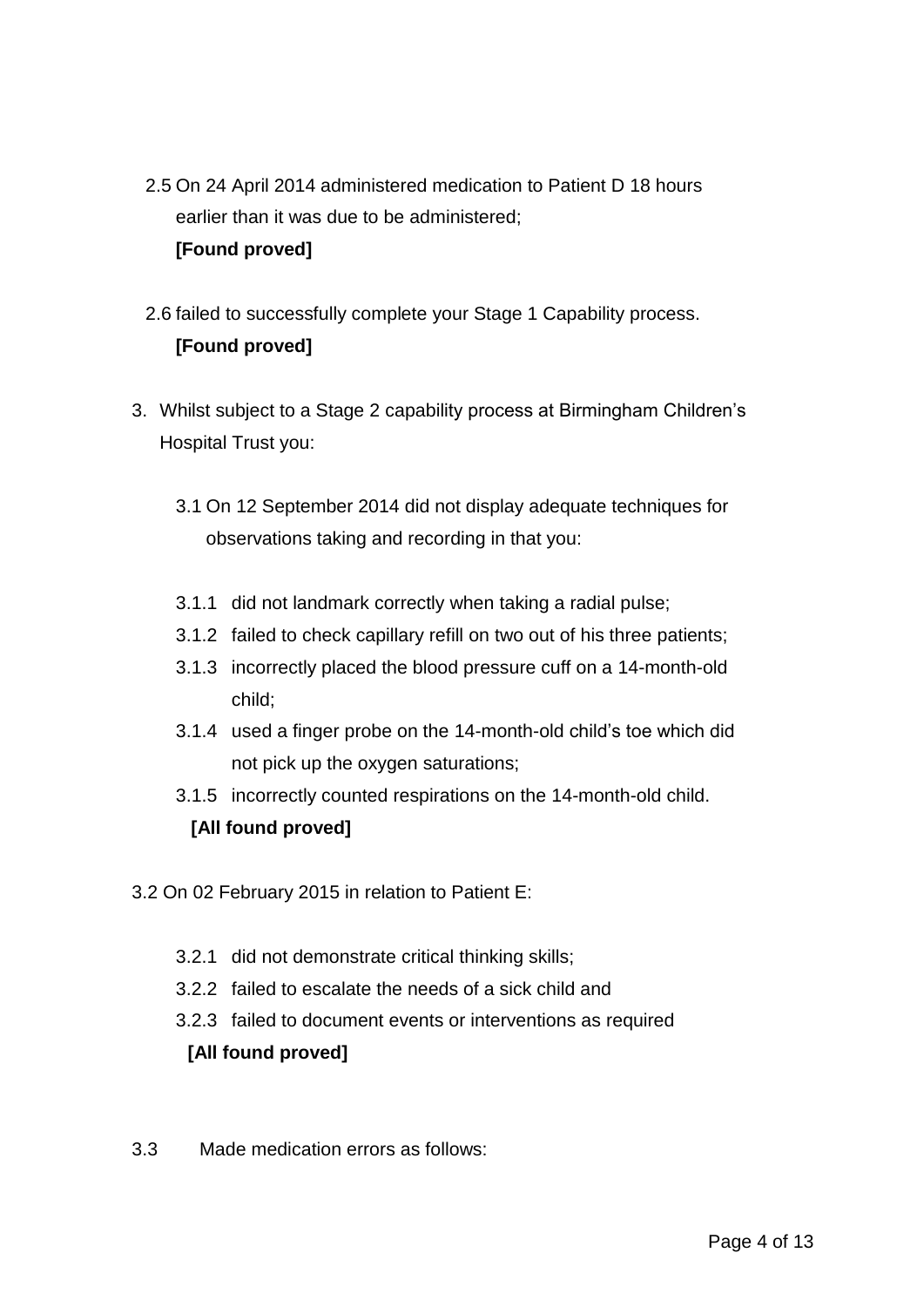3.3.1 On 19 February 2015 you omitted to administer antibiotics to Patient F 3.3.2 On 23 February 2015 you administered expired intravenous fluids to Patient G

**[All found proved]**

- 3.4 On 06 May 2015 in relation to Patient H you provided telephone advice when you knew you were prohibited from doing so.  **[Found proved]**
- 3.5 Between August 2014 and July 2015 failed to successfully complete your stage 2 capability process.  **[Found proved]**

AND in light of the above your fitness to practise is impaired by reason of your lack of competence."

The fourth reviewing panel determined the following with regard to impairment:

*The panel considered whether Mr Truman's fitness to practise remains impaired.* 

*The panel noted that Mr Truman's written submission dated 1 April 2021 in which he stated:* 

*"Sorry for the late reply. As im sure you are aware Im currently working as an assistant practitioner in the community and have been especially busy as of late.*

*I dont have anything new for the panel other than what was said in previous meetings. My current situation is unchanged from the previous meeting. With the pandemic ongoing I haven't pursued anything that was discussed previously and while I still have ambitions to return to nursing I have prioritised my current job position and workload this past year as opposed to retraining…"*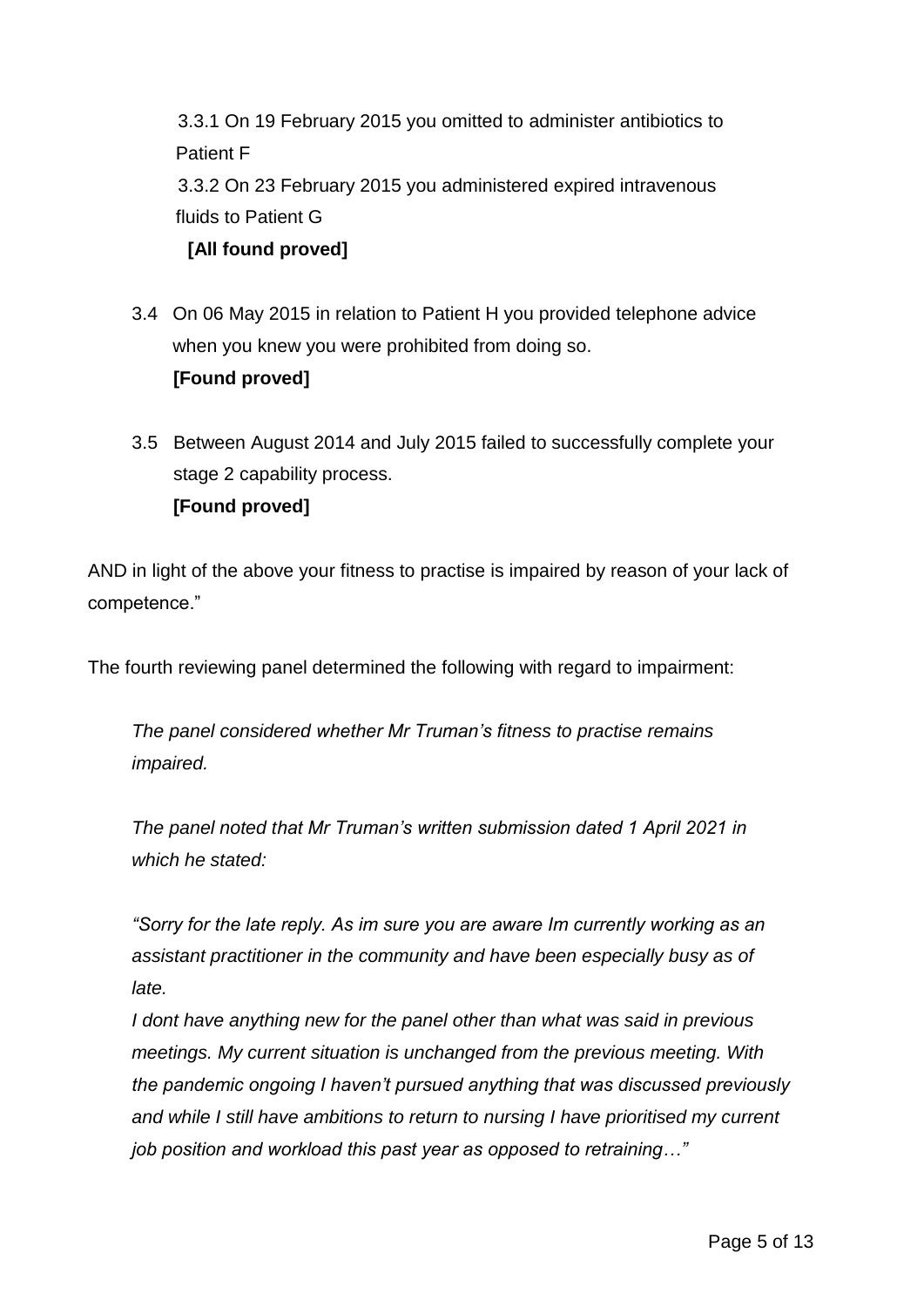*The panel considered that Mr Truman has not shown any evidence of remediating his practice. The panel noted that it has been a challenging year with COVID-19 making it difficult for Mr Truman to fully remediate his practice. However, Mr Truman has not been able to comply with the current conditions of practice order. The panel determined that Mr Truman remains liable to repeat matters of the kind found proved as he has not demonstrated any evidence to show his intention to correct the deficiencies in his practice. The panel therefore decided that a finding of continuing impairment remains necessary on the grounds of public protection.* 

*The panel had borne in mind that its primary function was to protect patients and the wider public interest which includes maintaining confidence in the nursing profession and upholding proper standards of conduct and performance. The panel determined that, in this case, a finding of continuing impairment on public interest grounds is also required. To do otherwise would seriously undermine the public's confidence in the NMC as a regulator.* 

*For these reasons, the panel finds that Mr Truman's fitness to practise remains impaired.* 

The fourth reviewing panel determined the following with regard to sanction:

*The panel first considered whether to take no action but concluded that this would be inappropriate in view of the seriousness of the case. The panel decided that it would be neither proportionate nor in the public interest to take no further action.* 

*It then considered the imposition of a caution order but again determined that, due to the seriousness of the case, and the public protection issues identified, an order that does not restrict Mr Truman's practice would not be appropriate in the circumstances. The SG states that a caution order may be appropriate where 'the case is at the lower end of the spectrum of impaired fitness to practise and the panel wishes to mark that the behaviour was unacceptable and must not happen again.' The panel considered that Mr Truman's misconduct*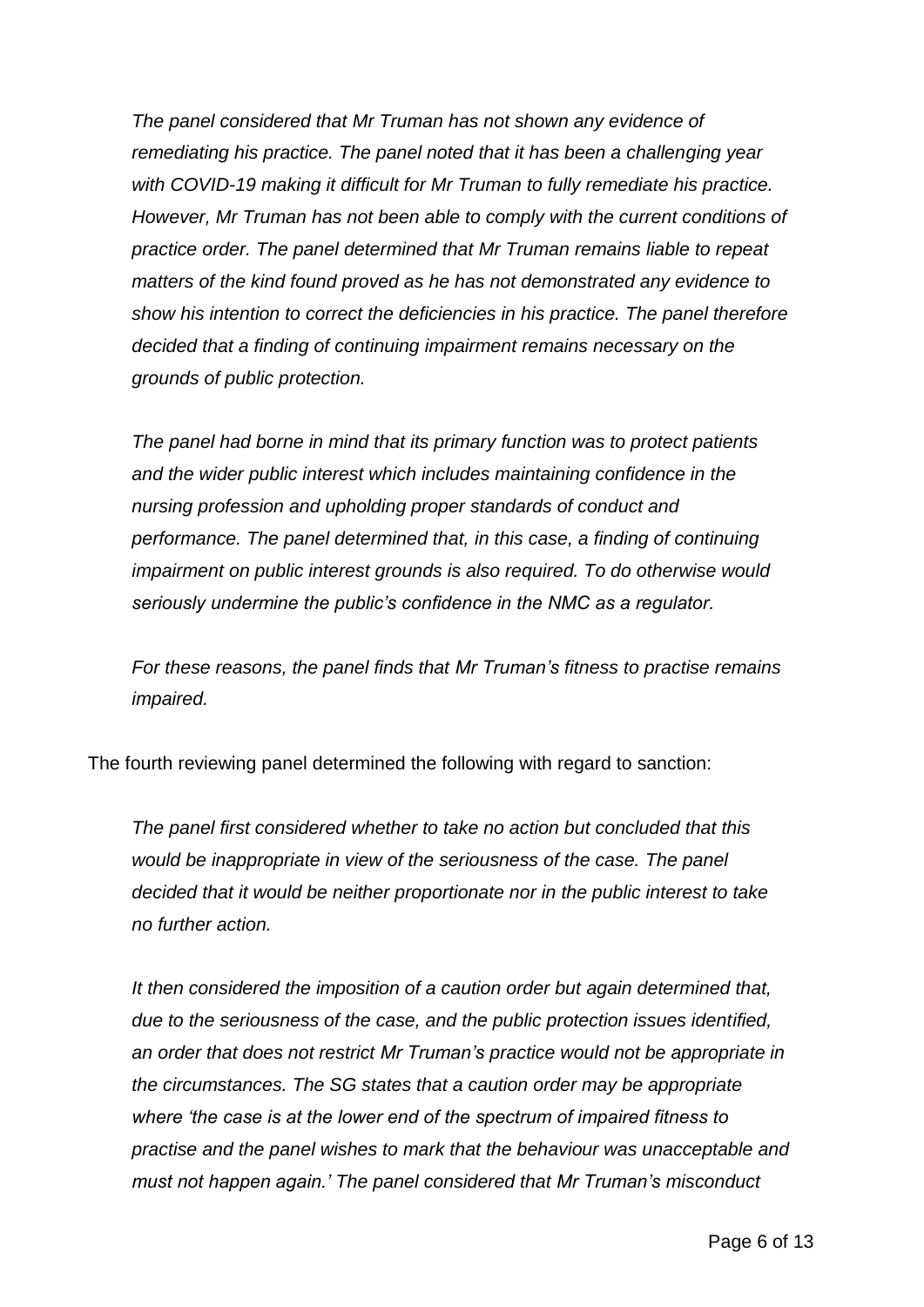*was not at the lower end of the spectrum and that a caution order would be inappropriate in view of the issues identified. The panel decided that it would be neither proportionate nor in the public interest to impose a caution order.*

*The panel next considered whether imposing a further conditions of practice order on Mr Truman's registration would still be a sufficient and appropriate response. The panel is mindful that any conditions imposed must be proportionate, measurable and workable.* 

*The panel determined that it would be possible to formulate appropriate and practical conditions which would address the failings highlighted in this case. The panel accepted that Mr Truman has been unable to comply with conditions of practice due to his current employment status but is engaging with the NMC and wants to return to nursing.* 

*The panel was of the view that a further conditions of practice order is sufficient to protect patients and the wider public interest. In this case, the current conditions of practice would protect patients during the period they are in force.*

*The panel were disappointed that Mr Truman had made no progress with complying with the conditions of practice but recognised the challenging employment environment as a result of COVID-19. The panel noted that the conditions of practice have already been in force for three years without any evidence of compliance, this order cannot continue indefinitely. Therefore, the panel expects by the time of the next review that there is evidence from Mr Truman that he is actively seeking to comply with the conditions of practice order.* 

*The panel was of the view that to impose a suspension order or a striking-off order would be wholly disproportionate and would not be a reasonable response at this stage.* 

*Accordingly, the panel determined, pursuant to Article 30(1)(c) to make a conditions of practice order for a period of 12 months, which will come into*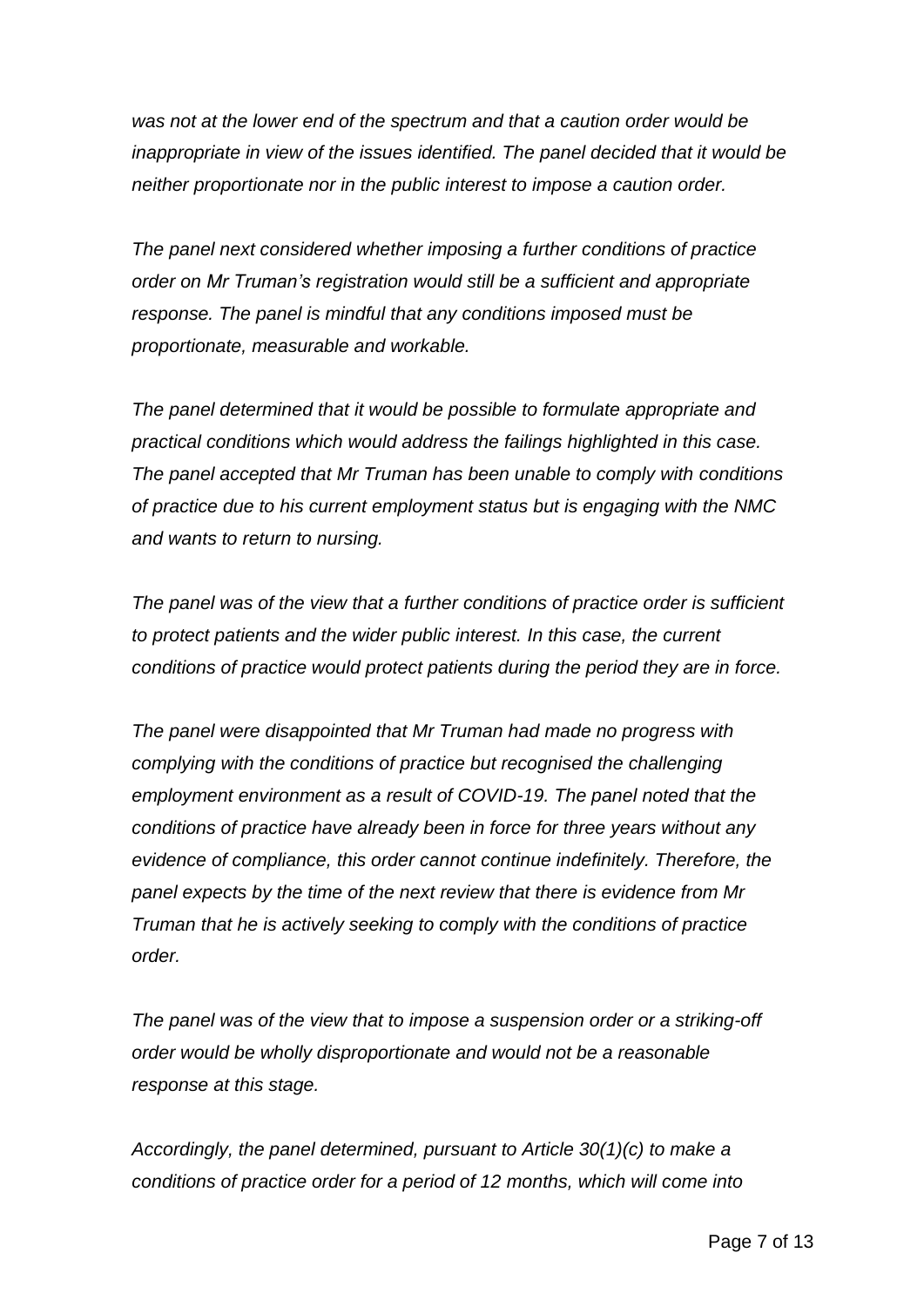*effect on the expiry of the current order, namely at the end of 24 May 2021. It decided to impose the following conditions which it considered are appropriate and proportionate in this case:*

*It decided to continue the following conditions which it considered are appropriate and proportionate in this case:*

- *1. You must notify the NMC within 28 days of any nursing or midwifery appointment (whether paid or unpaid) you accept within the UK or elsewhere, and provide the NMC with contact details of your employer;*
- *2. You must immediately tell the following parties that you are subject to a conditions of practice order under the NMC's fitness to practise procedures, and disclose these conditions to the following:* 
	- *a. Any organisation or person employing, contracting with, or using you to undertake nursing or midwifery work.*
	- *b. Any agency you are registered with or apply to be registered with (at the time of application) to provide nursing or midwifery services.*
	- *c. Any prospective employer (at the time of application) where you are applying for any nursing or midwifery appointment.*
	- *d. Any educational establishment at which you are undertaking a course of study connected with nursing or midwifery, or any such establishment to which you apply to take such a course (at the time of application)*
- *3. You must tell the NMC about any professional investigation started against you and/or any professional disciplinary proceedings taken against you within 14 days of you receiving notice of them.*
- *4.*
- *a. You must within 28 days of accepting any post of employment requiring registration with the NMC, or any course of study connected*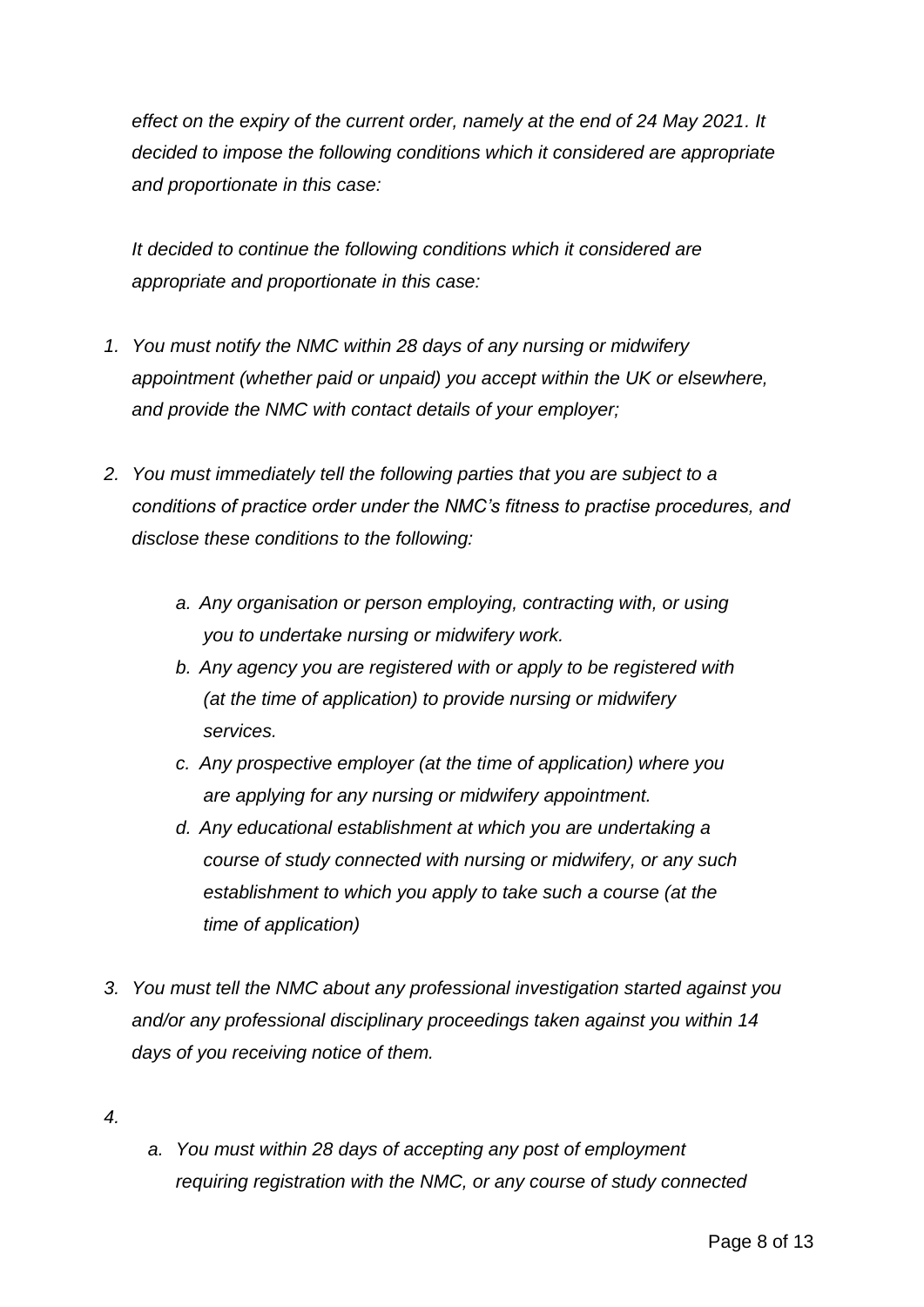*with nursing or midwifery, provide the NMC with the name and contact details of the individual or organisation offering the post, employment or course of study.*

- *b. You must within 28 days of entering into any arrangements required by these conditions of practice provide the NMC with the name and contact details of the individuals/organisation with whom you have entered into the arrangement.*
- *5. At any time that you are employed or otherwise providing nursing or midwifery services, you must place yourself and remain under the supervision of a workplace line manager, mentor or supervisor nominated by your employer, such supervision to consist of:*
	- *a. Working at all times on the same shift as but not necessarily under the direct observation of a registered nurse of band 6 or above who is physically present in or on the same ward, unit, floor or home that you are working in or on.*
- *6. You must work with your line manager, mentor or supervisor (or their nominated deputy) to create a personal development plan designed to address the concerns about the following areas of your practice:*
	- *a. Administering medication;*
	- *b. Taking and recording observations;*
	- *c. Record keeping; and*
	- *d. Escalating concerns.*
- *7. You must meet with your line manager, mentor or supervisor (or their nominated deputy) at least every 7 days to discuss the standards of your performance and your progress towards achieving the aims set out in your personal development plan.*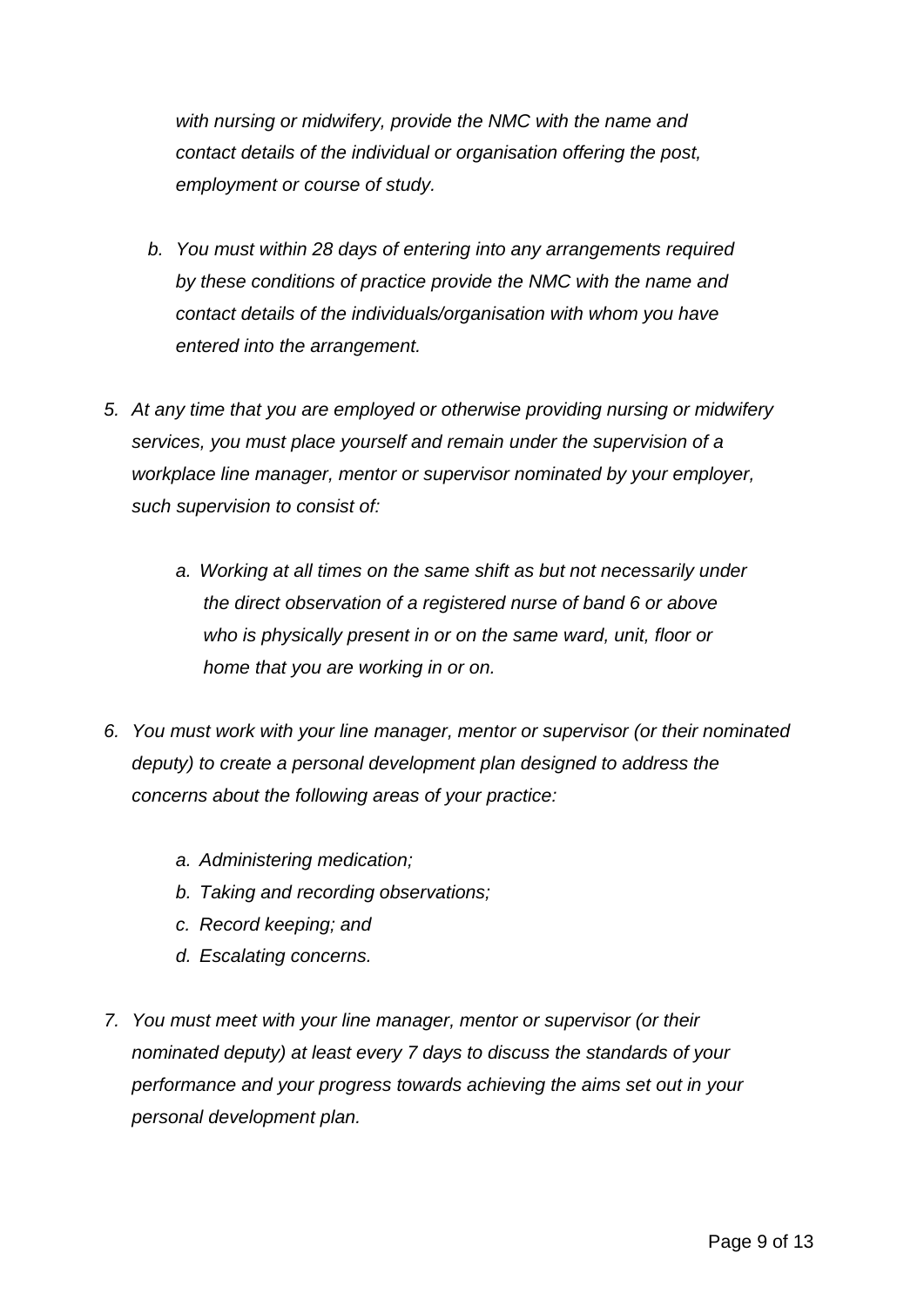- *8. You must forward to the NMC a copy of your personal development plan within 28 days of the date on which these conditions become effective or the date on which you take up an appointment, whichever is sooner.*
- *9. You must send a report from your line manager, mentor or supervisor (or their nominated deputy) setting out the standard of your performance and your progress towards achieving the aims set out in your personal development plan to the NMC at least 14 days before any NMC review hearing or meeting.*
- *10. You must allow the NMC to exchange, as a necessary, information about the standard of your performance and your progress towards achieving the aims set out in your personal development plan with your line manager, mentor or supervisor (or their nominated deputy) and any other person who is or will be involved in your retraining and supervision with any employer, prospective employer and at any educational establishment*
- *11.You must not carry out medication administration unless directly supervised by a band 6 registered nurse until such time as you have completed a medications management assessment in line with your employer policy.*

### **Decision and reasons on current impairment**

This panel has considered carefully whether Mr Truman's fitness to practise remains impaired. Whilst there is no statutory definition of fitness to practise, the NMC has defined fitness to practise as a registrant's suitability to remain on the register without restriction. In considering this case, the panel has carried out a comprehensive review of the order in light of the current circumstances. Whilst it has noted the decision of the last panel, this panel has exercised its own judgement as to current impairment.

The panel has had regard to all of the documentation before it, including the NMC bundle. No new documentation had been received from Mr Truman.

The panel heard and accepted the advice of the legal assessor.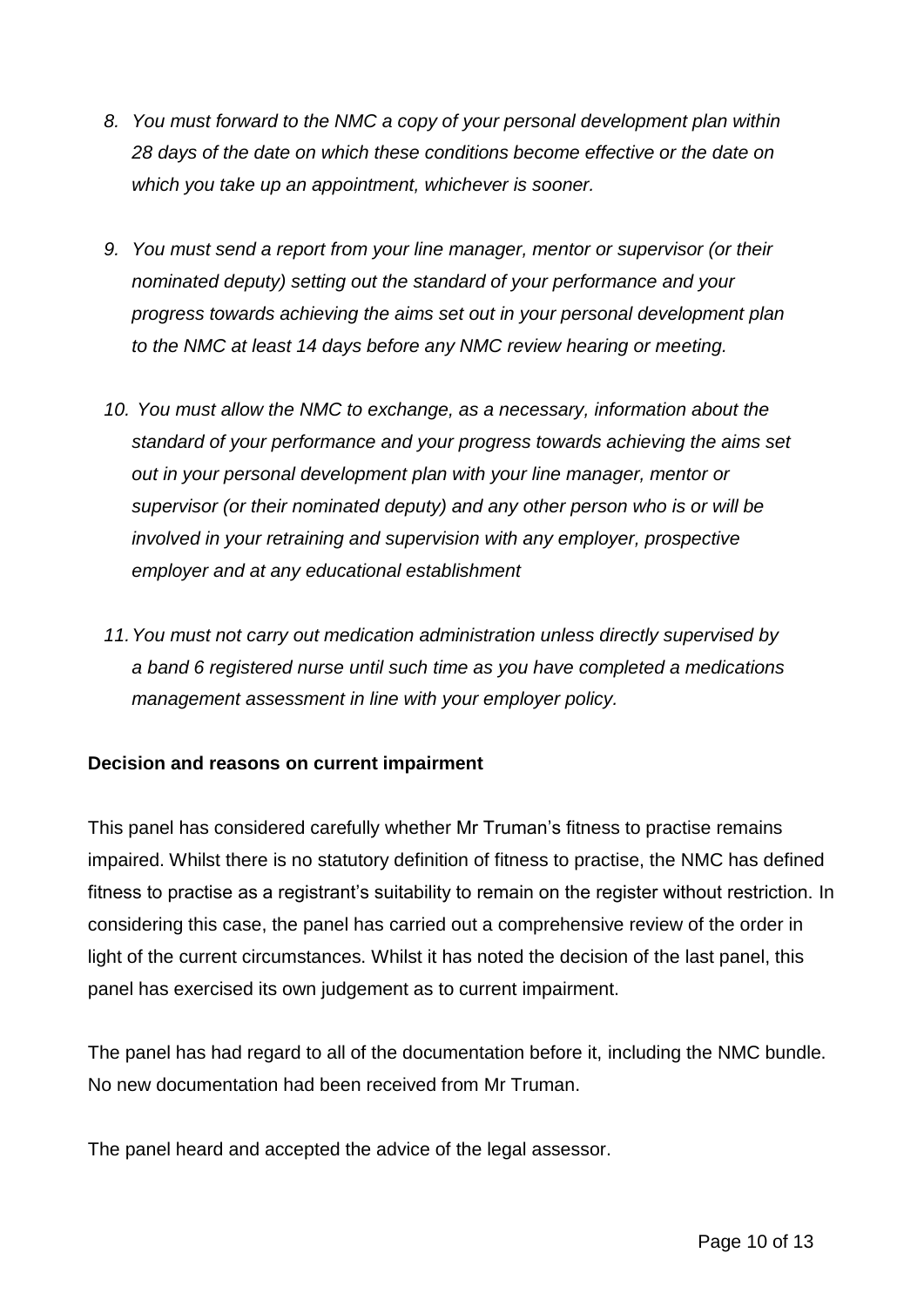In reaching its decision, the panel was mindful of the need to protect the public, maintain public confidence in the profession and to declare and uphold proper standards of conduct and performance.

The panel considered whether Mr Truman's fitness to practise remains impaired.

The panel had sight of the decision of the last reviewing panel, and concluded that position remains the same, given that there has been no material change in the circumstances of the case since the order was last reviewed. There is no information before the panel to suggest that Mr Truman has engaged with the NMC since 1 April 2021. The panel noted that Mr Truman had not practised as a registered nurse for over five years and that his skills and competence as a nurse will have deteriorated in this time.

The panel considered that Mr Truman had not provided the NMC with any evidence of him remediating his practice or complying with his current conditions of practice order since the last review despite being encouraged to do so. The panel determined that Mr Truman remains liable to repeat matters of the kind found proved as he has not provided any evidence to demonstrate a material change in the circumstances of his case. The panel therefore decided that a finding of continuing impairment remains necessary on the grounds of public protection.

The panel has borne in mind that its primary function is to protect patients and the wider public interest which includes maintaining confidence in the nursing profession and upholding proper standards of conduct and performance. The panel determined that, in this case, a finding of continuing impairment on public interest grounds is also required.

For these reasons, the panel finds that Mr Truman's fitness to practise remains impaired.

**Decision and reasons on sanction**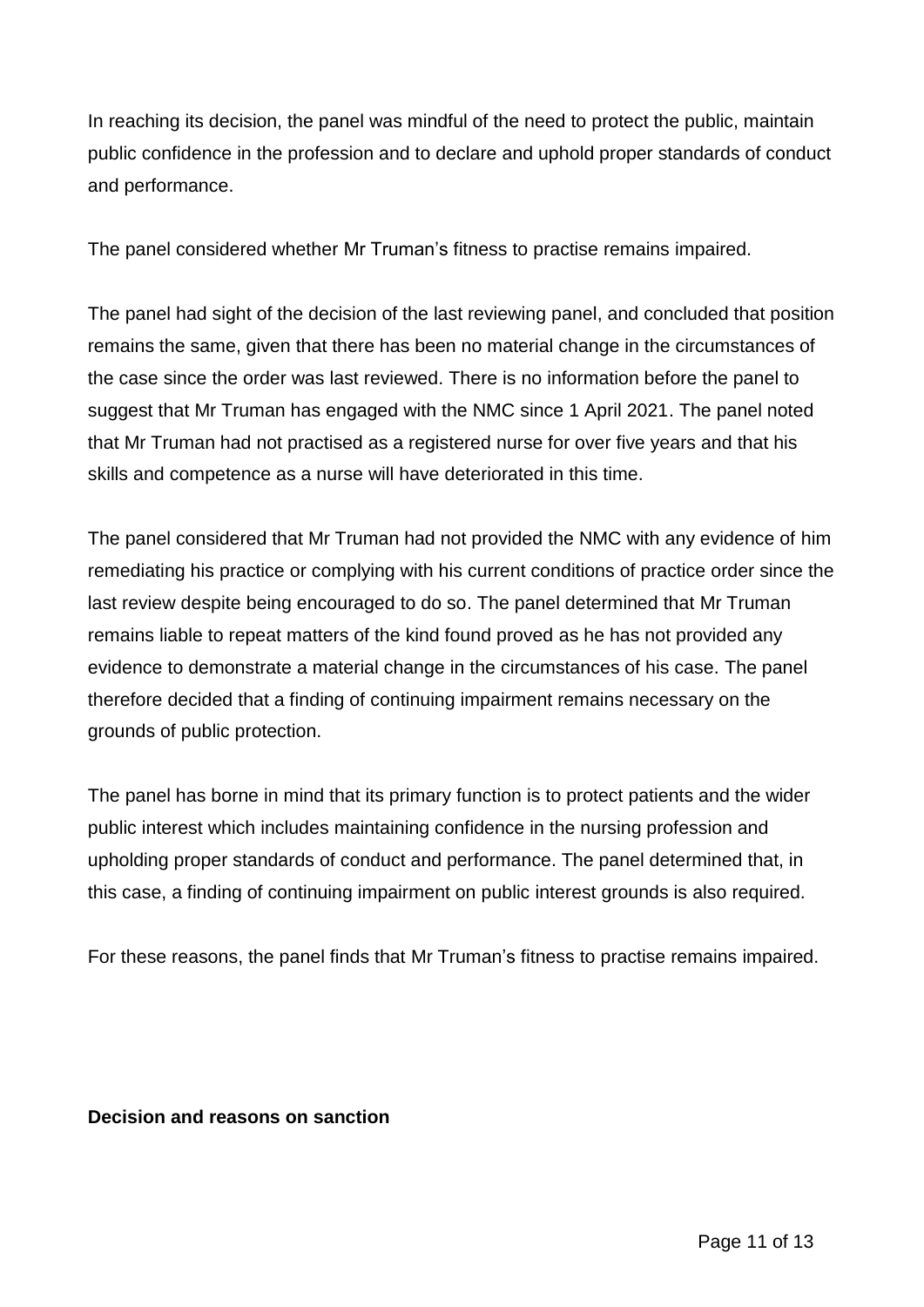Having found Mr Truman's fitness to practise currently impaired, the panel then considered what, if any, sanction it should impose in this case. The panel noted that its powers are set out in Article 30 of the Order. The panel has also taken into account the 'NMC's Sanctions Guidance' (SG) and has borne in mind that the purpose of a sanction is not to be punitive, though any sanction imposed may have a punitive effect.

The panel first considered whether to take no action but concluded that this would be inappropriate in view of the seriousness of the case. The panel decided that it would be neither proportionate nor in the public interest to take no further action.

It then considered the imposition of a caution order but again determined that, due to the seriousness of the case, and the public protection issues identified, an order that does not restrict Mr Truman's practice would not be appropriate in the circumstances. The SG states that a caution order may be appropriate where *'the case is at the lower end of the spectrum of impaired fitness to practise and the panel wishes to mark that the behaviour was unacceptable and must not happen again.'* The panel considered that Mr Truman's lack of competence was not at the lower end of the spectrum and that a caution order would be inappropriate in view of the issues identified. The panel decided that it would be neither proportionate nor in the public interest to impose a caution order.

The panel next considered whether a conditions of practice order on Mr Truman's registration would still be a sufficient and appropriate response. The panel is mindful that any conditions imposed must be proportionate, measurable and workable. The panel considered the decisions of past reviewing panels and was of the view that Mr Truman had been provided with ample opportunity to engage with his conditions of practice order over the past four years, and has not done so. The panel further considered that the last reviewing panel noted that it had expected Mr Truman to have provided evidence that he is actively seeking to comply with the conditions of practice order by the time of this review.

In view of Mr Truman's lack of engagement with his conditions of practice order, the panel considered that any conditions of practice order would no longer be workable, appropriate or proportionate, and would therefore serve no useful purpose.